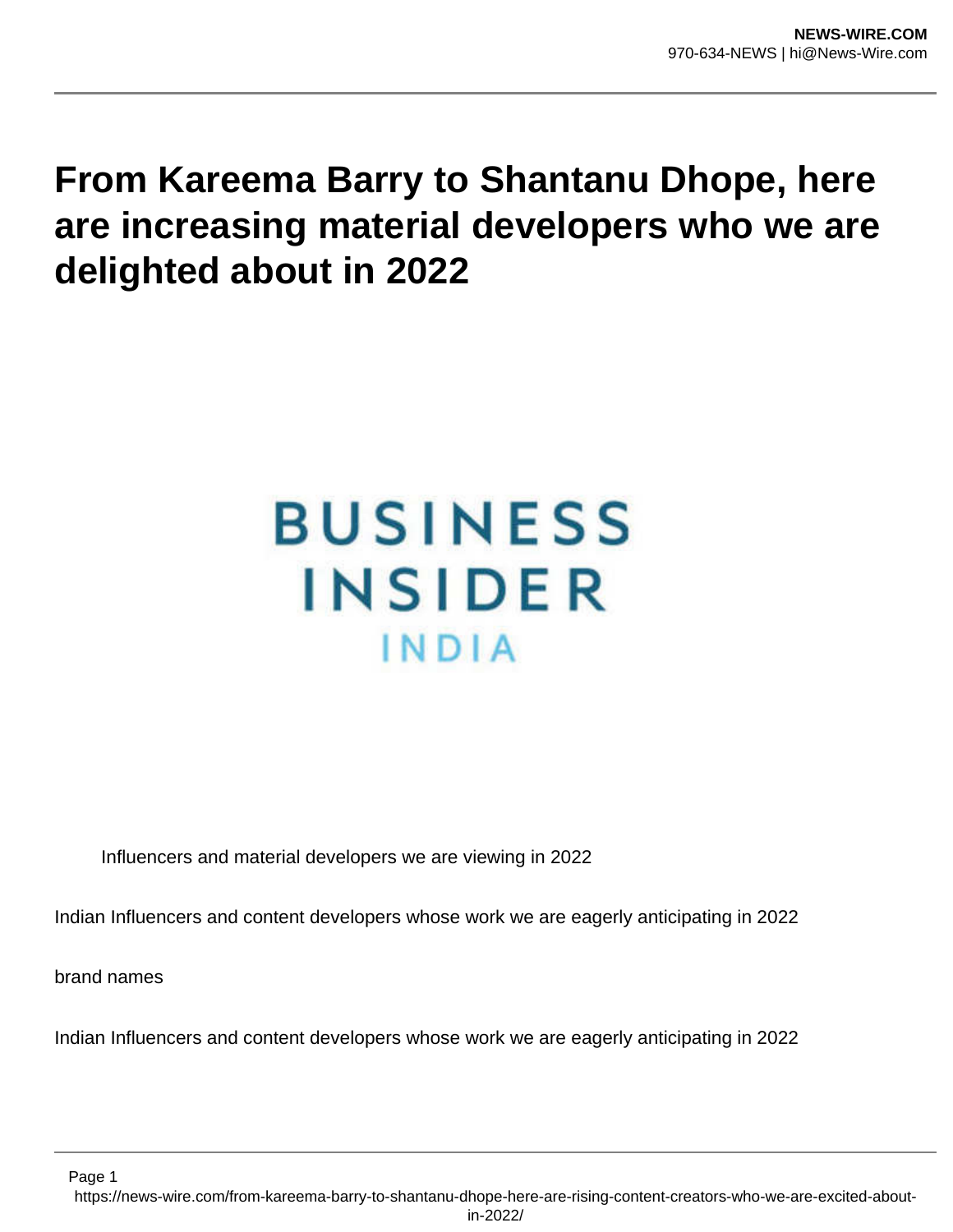- With TVC shoots on hold and individuals stuck at their houses in 2020, brand names understood that the influencer marketing design is appropriate in a time in which the audience is searching for some motivation, browsing DIY videos, discovering brand-new dishes or concentrating on self-care.
- Today, Indian audiences are viewing more online videos than ever previously and social networks has actually ended up being an extension of our identity.
- As we progress in 2022, the one pattern that will grow enormously this year will be the increase of Micro and Nano influencers
- We take a look at a few of the budding influencers who stick out in the crowd and are just set to grow more powerful from here.

2021 was a rollercoaster of a year however social networks influencers and content developers made us laugh and pressed us to be more imaginative with their amusing and helpful material. The year was a driver for the development of Influencer Marketing in India as we saw brand-new developers increase to the leading edge and brand names revealed more interest in dealing with nano and micro-influencers for much better engagement, credibility, and economical expenses. Developers likewise played an essential function in constructing a sense of neighborhood– something that individuals wished for when residing in seclusion.

According to Facebook's Marketing Guide for 2021, social networks has now end up being a leading channel to drive brand name discovery and purchase throughout the joyful season. Facebook's report even more exposes that half individuals stated that influencers assist them find brand-new items and 45% included that influencers assist them purchase choice.

Influencer Marketing in 2021 likewise saw a special shift from sales-driven projects to content developers concentrating on environmentalism, socialism and empathy-driven material. It's no more about publishing memes and suggesting high-end style items. From video gaming and crypto influencers to decoration developers, the influencer marketing landscape saw an enormous shift in2021

As we progress this year and rely on content developers for life recommendations varying from DIY concepts for terraces to which stocks to purchase, here are a couple of influencers that you should follow:

**Comedy Finance/Education**

**Dance & Music**

**Fashion/Makeup**

**Art**

Page 2 https://news-wire.com/from-kareema-barry-to-shantanu-dhope-here-are-rising-content-creators-who-we-are-excited-about